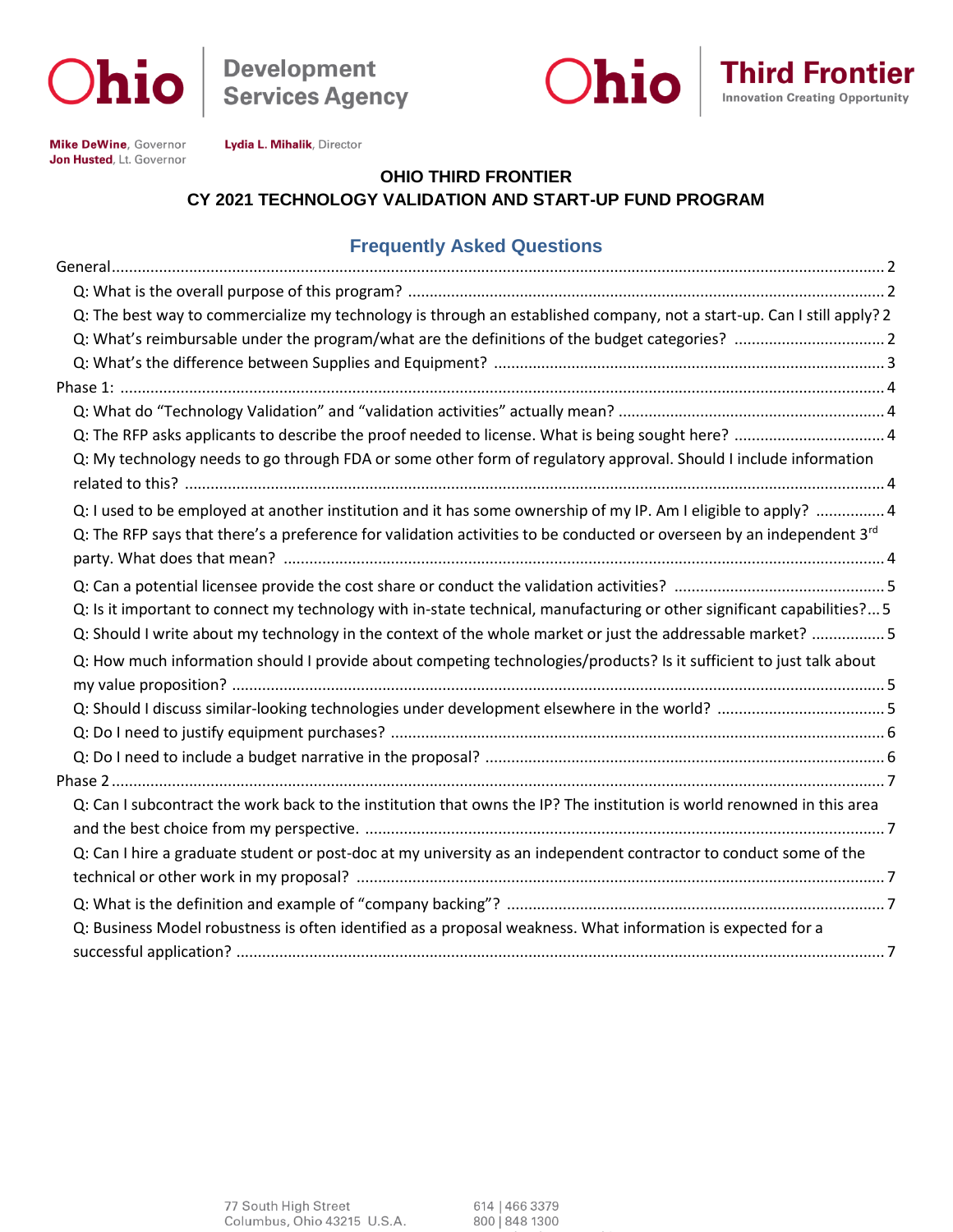# **General**

### <span id="page-1-0"></span>**Q: What is the overall purpose of this program?**

A: As discussed in the RFP, the TVSF program has several objectives, but one could summarize it as: Economic development by enabling technology transfer offices to license technologies to start-up or young companies by funding commercial validation activities and providing early-stage, non-dilutive funding for startup/young companies.

# <span id="page-1-1"></span>**Q: The best way to commercialize my technology is through an established company, not a start-up. Can I still apply?**

A: This would not be consistent with the program goal of realizing economic impacts through start-up companies.

## <span id="page-1-2"></span>**Q: What's reimbursable under the program/what are the definitions of the budget categories?**

A: There can be significant variability as to whether or not any given expense is reimbursable under the program. The following general definitions are intended to assist applicants in putting together their project budgets; understanding if an expense is actually reimbursable requires discussion with TVSF grant administrator:

**Personnel:** Compensation for personnel services which includes all compensation paid or accrued by the grantee for services of employees rendered during the period of the grant. It includes, but is not limited to, salaries, wages and fringe benefits.

**Purchased Services:** Individuals or firms hired to provide a specific service or product (product purchase or fee-for service) and not employed, either full-time or part-time, by the grantee. These types of services don't involve employee benefits, temporary employment or contracted labor. An executed agreement between both parties is typically required, referencing the scope of work and deliverables being provided.

**Supplies:** Tangible property other than equipment for business purposes only that can be expensed and consumed without delay (i.e., not capital equipment). Items are typically less than \$5000 and are necessary for continued operation of the project/business.

**Equipment:** Tangible long-term asset typically used with electricity which will depreciate over time. Individual items are typically more than \$5000 and are necessary for continued operation of the project/business.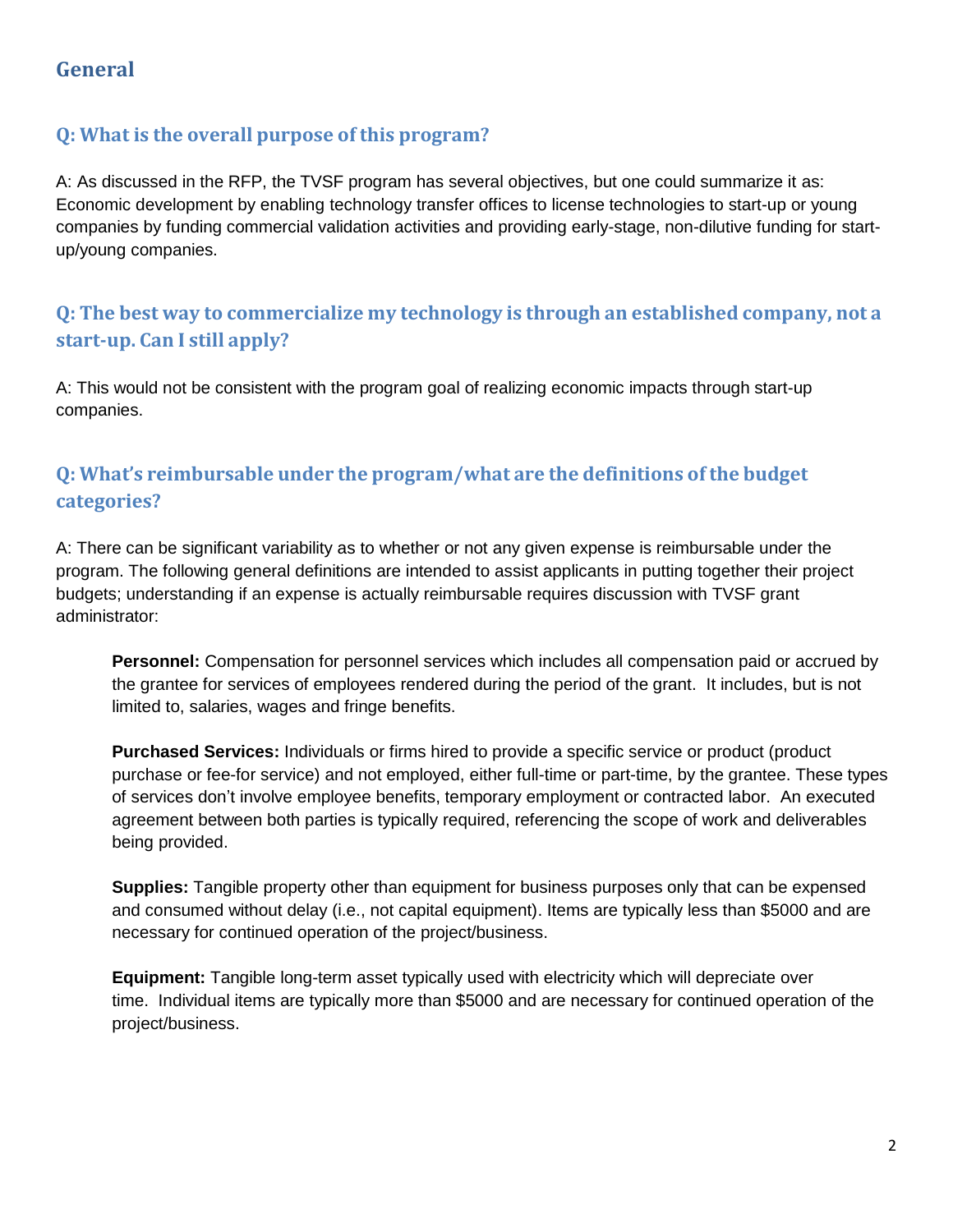#### <span id="page-2-0"></span>**Q: What's the difference between Supplies and Equipment?**

A: See the previous question. Additionally,

"Equipment" lasts longer than one year; "supplies" do not.

"Equipment" tends to be repaired; "supplies" tend to be replaced.

"Equipment" tends to cover items that are independent units; "supplies" tend to cover items incorporated into another item.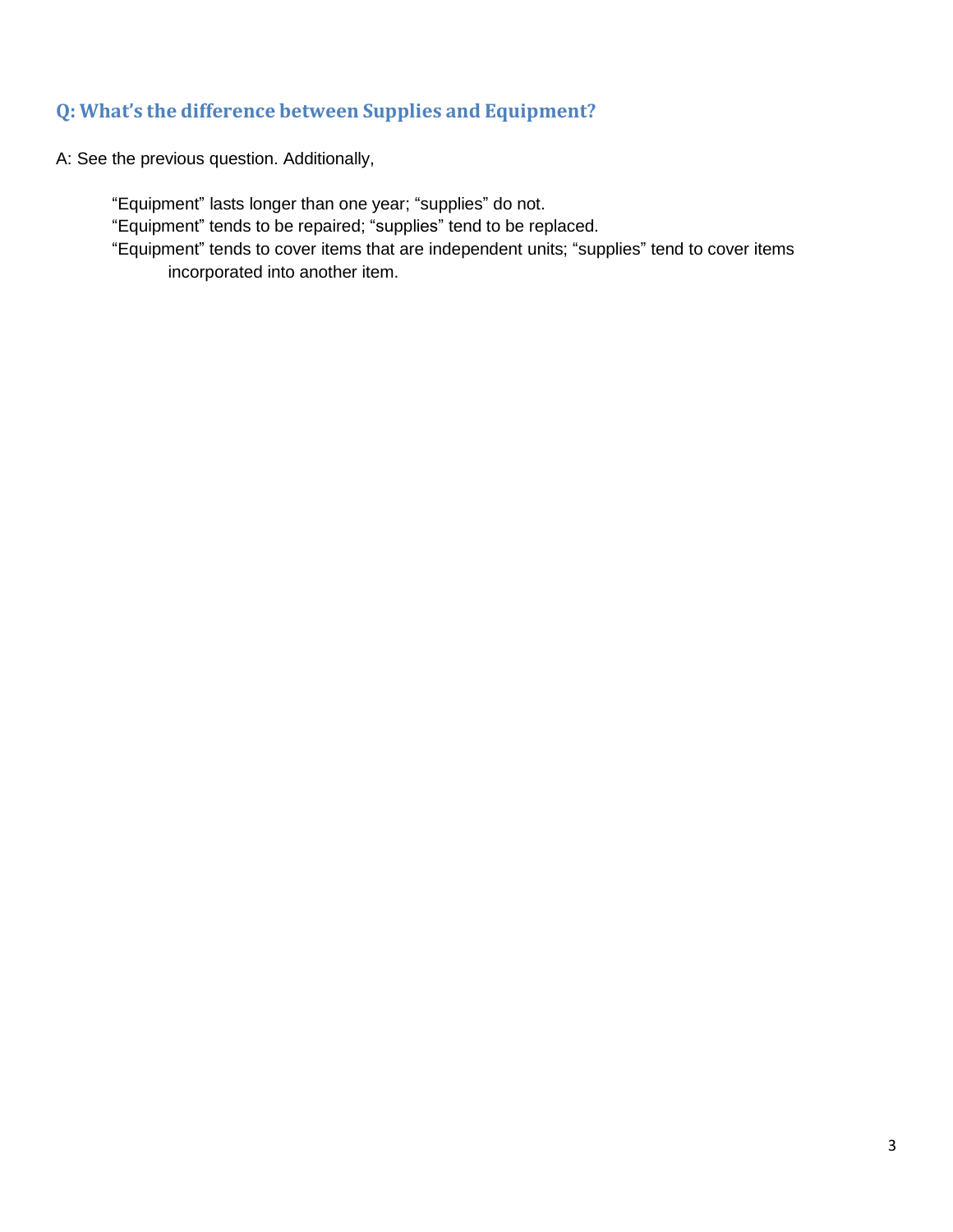# <span id="page-3-0"></span>**Q: What do "Technology Validation" and "validation activities" actually mean?**

A: Definitions can be inferred or even found directly in the RFP. Here's a slightly different way of characterizing these concepts: Phase 1 of the program is intended to fund activities that will demonstrate the commercial viability of a technology. A proof-of-concept of the technology must already exist—thus "technology validation" is more geared towards commercialization than research. The types of activities one might engage in to demonstrate the commercial viability would be along the lines of prototyping, demonstration and assessment of critical failure points, miniaturization, etc.

# <span id="page-3-1"></span>**Q: The RFP asks applicants to describe the proof needed to license. What is being sought here?**

A: Beyond indicating a quantifiable, measurable metric that will enable licensing the technology, applicants should explain the rationale for selecting that proof point, particularly external (industry) input if possible, to demonstrate that the proof point is appropriate. It is also advantageous to include cost estimates for your technology compared to established competitors.

# <span id="page-3-2"></span>**Q: My technology needs to go through FDA or some other form of regulatory approval. Should I include information related to this?**

A: If regulatory approvals are needed for your technology, you should provide your current rationale for the pathway for approval and discuss options if that pathway doesn't materialize.

# <span id="page-3-3"></span>**Q: I used to be employed at another institution and it has some ownership of my IP. Am I eligible to apply?**

A: If multiple universities are involved or named on patents, provide a narrative to clarify who has rights or claims against that and what impact that may have on the path to market. IP that is predominantly owned by a non-Ohio institution is likely a poor fit for the program.

# <span id="page-3-4"></span>**Q: The RFP says that there's a preference for validation activities to be conducted or overseen by an independent 3rd party. What does that mean?**

A: While universities and research institutions are excellent locales for the invention and initial stages of technology development, they are less well-suited for commercializing technologies. Thus, the program prioritizes projects that have little to no work being done "in-house." Ideally, the specifics of your project would be defined by prospective customers or a possible licensee, and the work to actually achieve those specifics would be conducted by an unaffiliated firm (engineering, etc.). The more work you do "in-house," the greater the need to have the process overseen by a  $3<sup>rd</sup>$  party. Your proposal narrative also needs to be more compelling in these instances.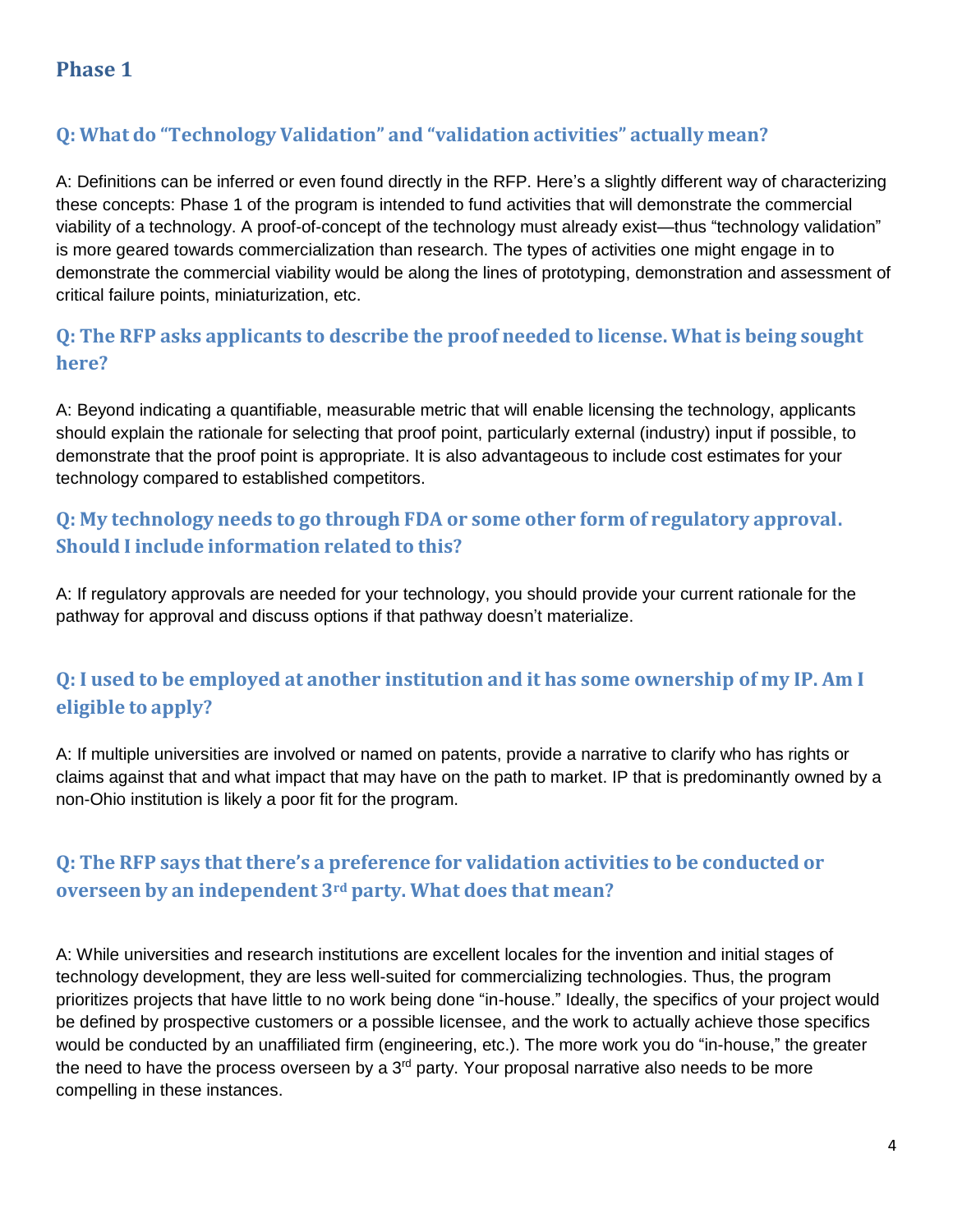#### **Q: Can a potential licensee provide the cost share or conduct the validation activities?**

<span id="page-4-0"></span>A: Possibly, although these arrangements carry the risk that the project may appear as subsidized R&D for the company, which is not consistent with the objectives of the program.

### <span id="page-4-1"></span>**Q: Is it importantto connect my technology with in-state technical, manufacturing, or other significantcapabilities?**

A: For some technologies, there's an obvious linkage with Ohio's strengths, thus spending too much space of the proposal on these linkages would not be helpful. That said, a technology that is fairly novel, disruptive or otherwise would require explanation for how it's linked to Ohio's strengths should definitely devote some space to discussing these connections (such as manufacturing partners, industry hubs, critical development resources). You should enable the evaluators to be able to answer the question "Why Ohio?"

# <span id="page-4-2"></span>**Q: Should I write about my technology in the context of the whole market or just the addressablemarket?**

A: You should focus on your best estimate of the addressable, not total, market. Total markets are often described in terms of multiple billions, but most Phase 1 proposals would only address a small segment of that market. The significance of that addressable market is what will be examined by the evaluator.

## <span id="page-4-3"></span>**Q: How much information should I provide about competing technologies/products? Is it sufficient to just talk about my value proposition?**

A: Technologies and products that are similar to yours should definitely be addressed in the proposal—do not simply rely on your value proposition without also connecting that proposition to the competition. While you may understand why your technology is better, it is critical that you convey this information in your proposal. If you are proposing a truly novel technology without any known competitors, you should consider talking about products/technologies already in the space or technologies that are similar but ultimately aren't competitive with yours (and explain why they aren't competitive).

## <span id="page-4-4"></span>**Q: Should I discuss similar-looking technologies under development elsewhere in the world?**

A: You should discuss them and establish why your value proposition is superior or more likely to succeed.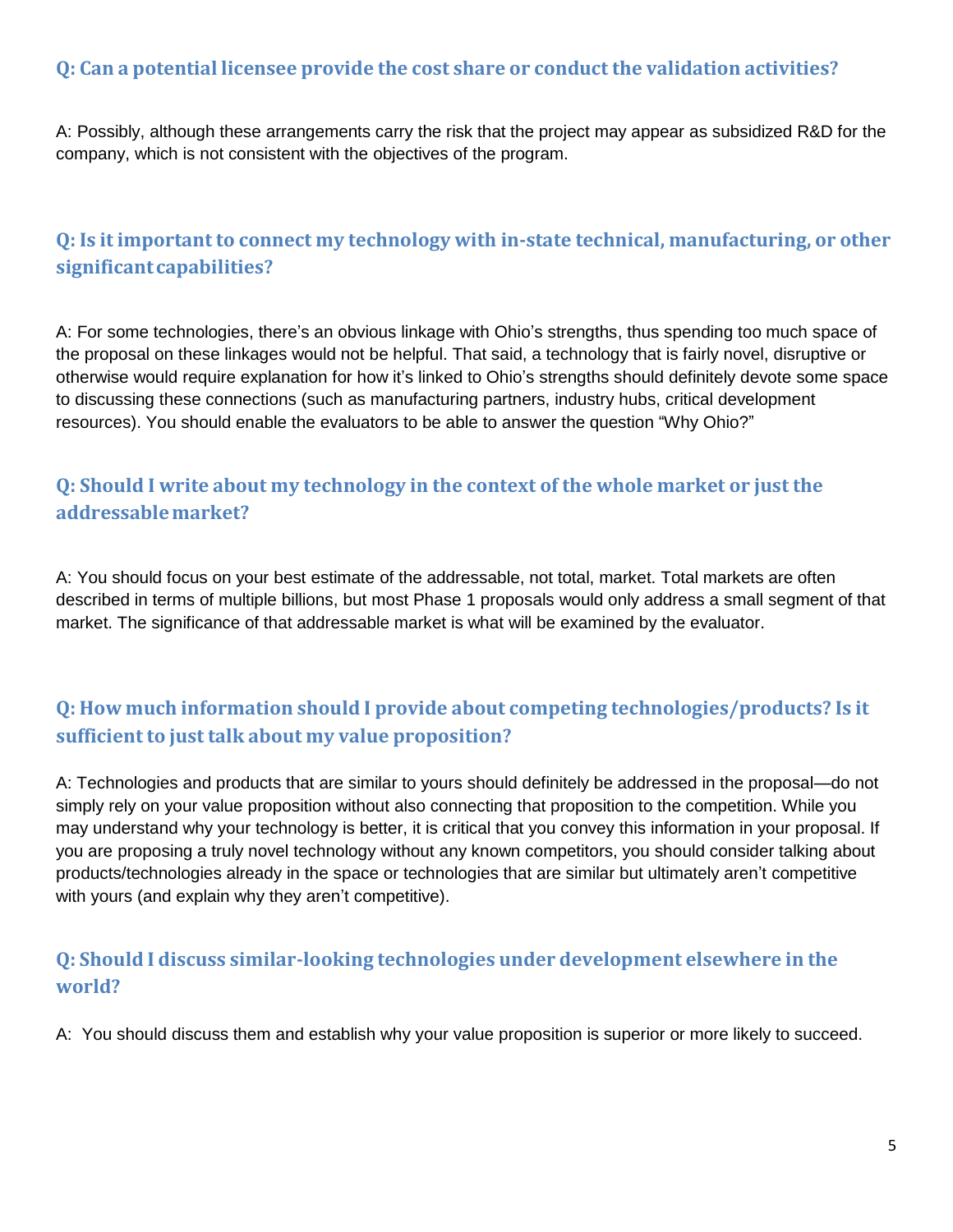### **Q: Do I need to justify equipment purchases?**

<span id="page-5-0"></span>A: Yes. Any equipment you plan to purchase with TVSF funds/cost share should be well justified in your budget narrative. TVSF is not intended to be a capacity-building program; rather it is designed to support commercialization of specific technologies. Consider what resources you can use at the university before including new equipment in your proposal (for instance, if your university already owns several 3D printers, it is likely not a good use of TVSF funds to purchase another 3D printer just for your project).

### <span id="page-5-1"></span>**Q: Do I need to include a budget narrative in the proposal?**

A: The evaluators are charged with assessing the merits of your proposal. It will be difficult or even impossible for them to do so if they can't connect your budget numbers to actual activities. You should include how you generated the budget numbers—i.e., do they represent simply your best guess, or do you have actual quotes from service providers?